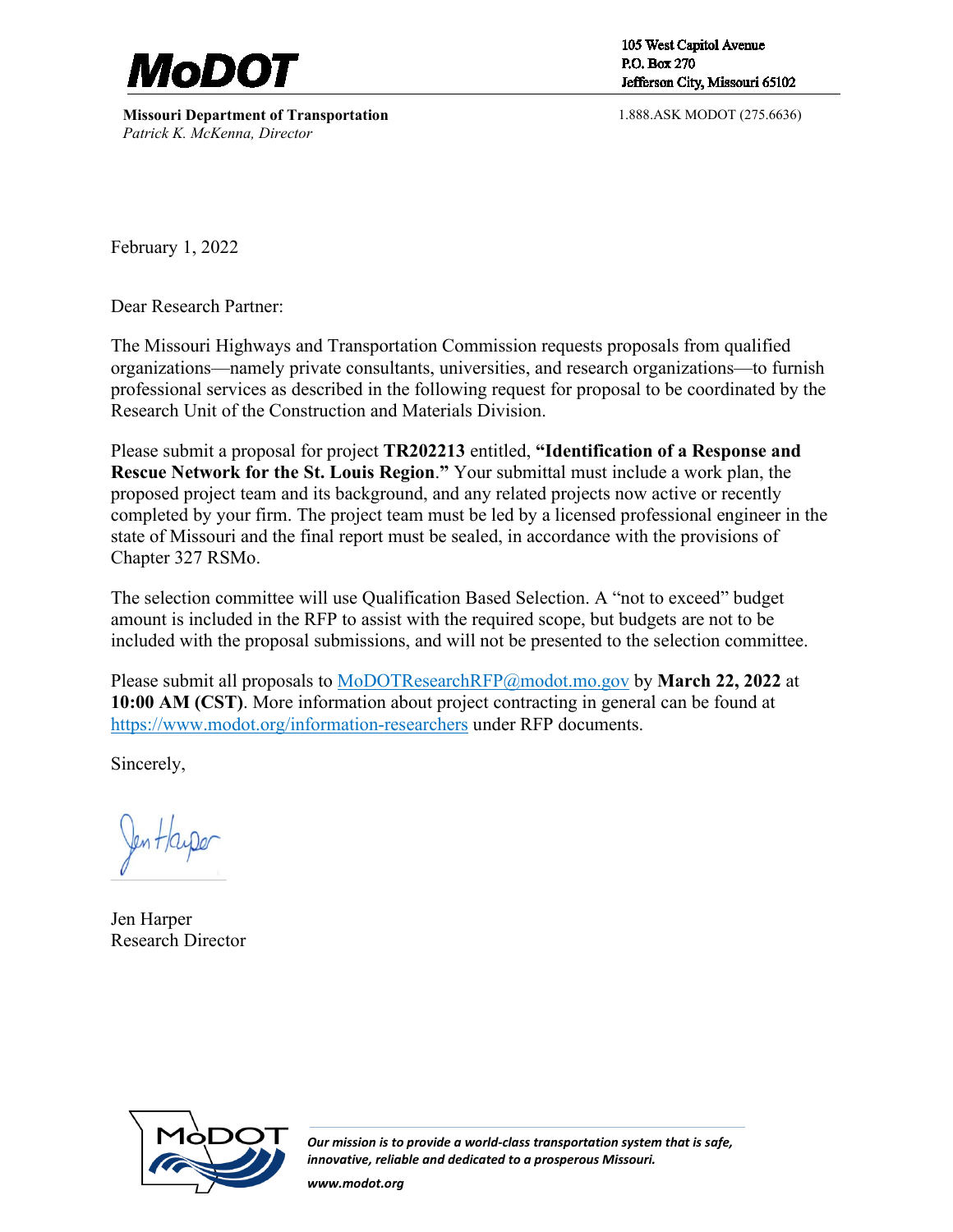# **Background**

The St. Louis metropolitan area, with a population of about 2.8 million, faces earthquake hazards from distant large earthquakes in the New Madrid and Wabash Valley seismic zones, as well as a closer region of diffuse historical and prehistoric seismicity to its south and east. Also, low attenuation of seismic energy in the region and a substantial number of historic older unreinforced brick and stone buildings make the St. Louis area vulnerable to moderate earthquakes at relatively large distances compared to the western United States.

Structures located in the Missouri and Mississippi River floodplains will likely experience stronger ground shaking and a greater likelihood of liquefaction. Below St. Louis, bedrock is most commonly a hard 350 million-year-old limestone. Structures built on or near bedrock, such as in the upland areas out of the floodplains, will tend to have lower levels of earthquake ground shaking.

The last time a major earthquake occurred in this area was approximately 200 years ago, but the area is now densely urbanized with many key interstates and bridges, tall buildings, and other structures such as the Gateway Arch and is unprepared for a major earthquake of large magnitude. Bridge and roadway damage, collapsed buildings, and fires will lead to impenetrable areas of the region, which will increase response times and restoration times.

# **Objectives**

This project will analyze and develop egress and ingress routes in the St. Louis region; identify all of the structures prone to fail in the event of an earthquake in the New Madrid and/or Wabash Valley seismic zones; create a traffic simulation model for evacuation; and develop a plan of action to effectively communicate evacuation directions and routes to residents in the region.

# **Project Requirements**

### **Task 1: Project Management**

The Contractor will facilitate a kickoff meeting with MoDOT to review the work plan, scope, and schedule; and establish a protocol for regular ongoing communication and coordination with the team. This proposal will serve as the Draft Work Plan, to be discussed in the kickoff meeting. Upon comments received during the meeting and/or in writing, the Contractor will incorporate those comments into a Final Work Plan.

The Contractor will schedule and conduct a quarterly status meeting to review progress for the previous period and anticipated work for the next period. The Contractor will also develop minutes for the kickoff meeting and each of the quarterly status meetings.

### **Task 2: Literature Review and Historical Data Analysis**

The Contractor will perform a literature review of evacuation plans in the St. Louis region. The literature review will also look at human behavior during natural disasters and high stress environments; this knowledge should be considered when developing traffic models. The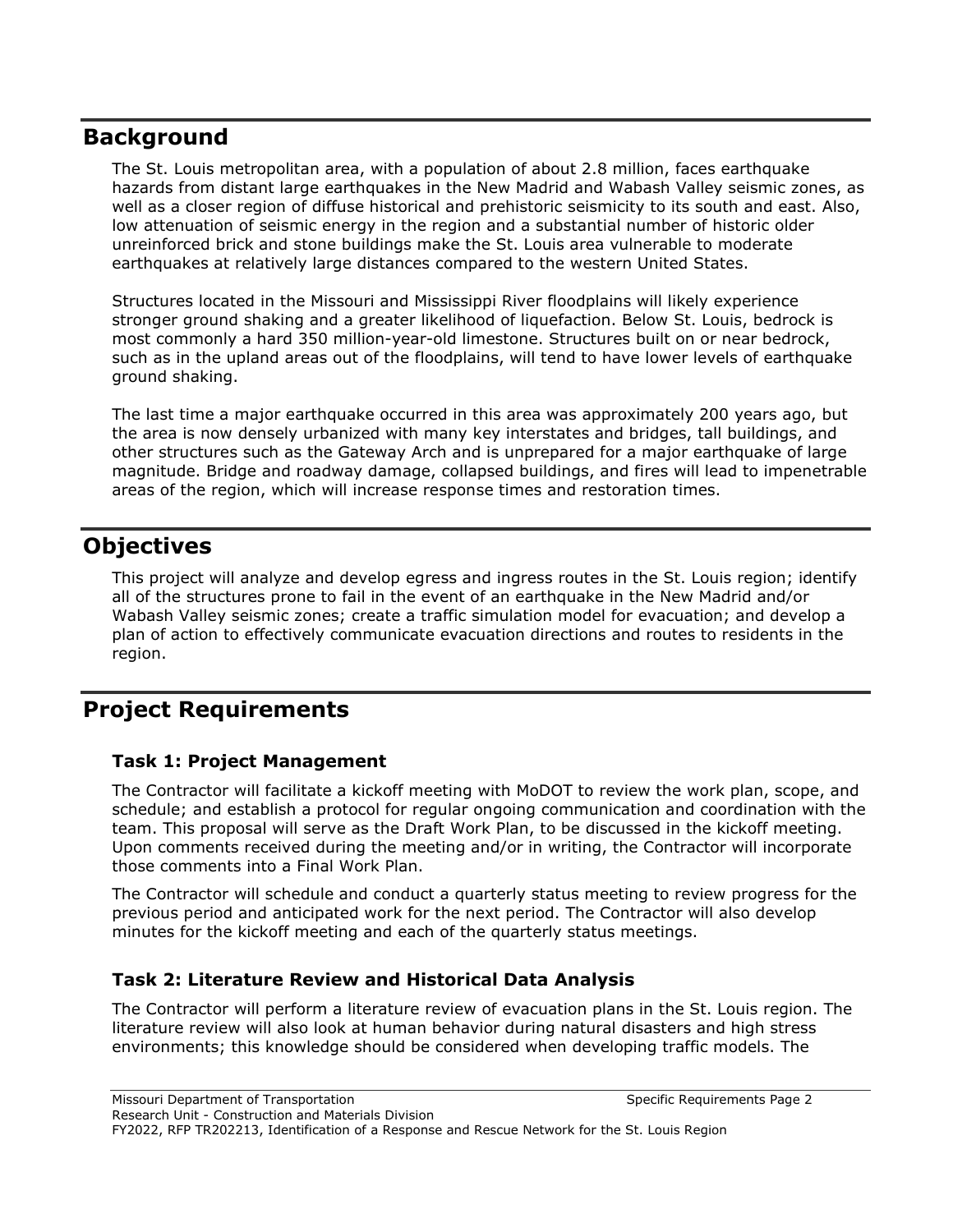Contractor will use historic seismic data from MoDOT, USGS, and other public data sources to identify areas of concern in the New Madrid and Wabash Valley seismic regions.

#### **Task 3a: Identify Roadway Network Deficiencies, Strategies for Increasing Evacuation Effectiveness, Populations Likely to Struggle in an Evacuation, and Propose Type of Traffic Model.**

The Contractor will identify roadway networks likely to fail due to structural damage and/or congestion in an evacuation scenario. The Contractor should also propose strategies to mitigate impacts of limited roadway network and increase ability to effectively move people out of an impacted area. The Contractor will also identify and prioritize circulation system improvements to alleviate potential chokepoints.

The Contractor will provide maps identifying populations likely to be threatened by an earthquake, including those who will have the most difficult time with self-evacuation.

The Contractor will propose what type of traffic modeling to use in an evacuation simulation. Each proposal should identify the benefits and limitations of that particular model. The Technical Advisory Committee will then select one to use.

### **Task 3b: Develop Traffic Model for Evacuation**

Using the information collected in Task 3a, the Contractor will develop a traffic model covering many aspects of evacuation, including map creation, demand generation, driver behavior, bottleneck identification, traffic management policy improvement, and results analysis.

### **Task 4: Tabletop Exercise**

The Contractor will design a tabletop exercise intended to replicate an earthquake, identify road and bridge closures, implement the evacuation and response routes, and create a communication plan for the public. Three scenarios (work/school week mid-day versus night time versus special events) should be examined since the logistical responses will be different. This will allow the technical advisory committee to evaluate the proposed scenarios and make suggestions for improvement.

#### **Task 5: Develop Draft Synthesis Report and Research Summary**

The Contractor will prepare a draft Synthesis Report and Research Summary, along with all accompanying documentation identified as beneficial during the study. These drafts should be final products except for revisions based on MoDOT's review. A final report must include a completed Technical Report Documentation page. Please refer to the **Publication Guidelines**  and summary template on the website.

#### **Task 6: Develop Final Synthesis Report and Research Summary**

The Contractor will prepare a completed Synthesis Report and Research Summary, along with all accompanying documentation. After MoDOT's review is complete and documents have been edited to MoDOT's satisfaction, final documents should be submitted as Word documents (unless otherwise instructed). Please refer to the **Publication Guidelines** and summary template on the website.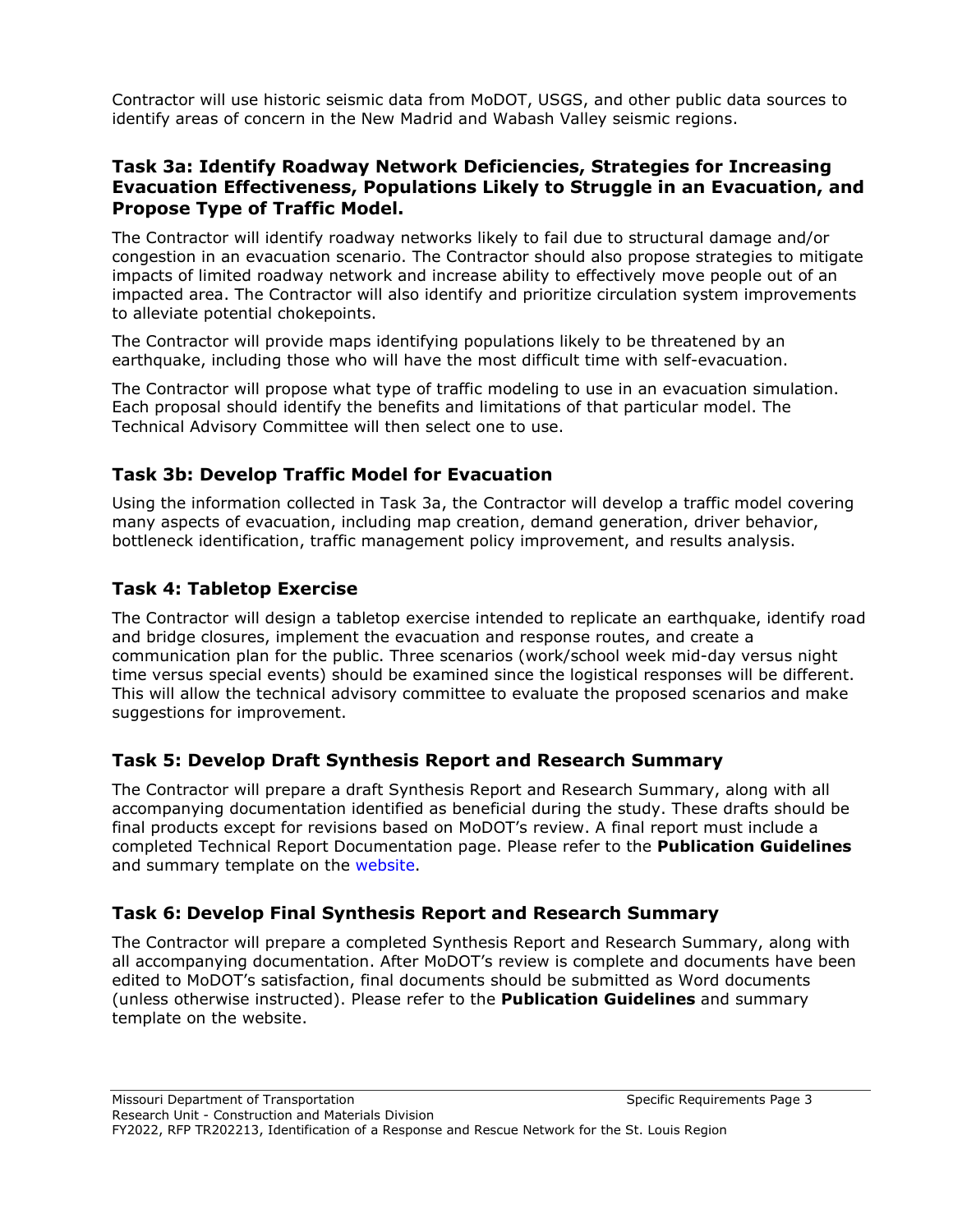## **Project Deliverables**

For templates and forms for reports and plans, visit [https://www.modot.org/information](https://www.modot.org/information-researchers)[researchers.](https://www.modot.org/information-researchers)

#### **Email Communications**

E-mail and phone communications between the Principal Investigator(s) and MoDOT contacts as necessary are required to provide on-going updates of progress throughout the project.

#### **Data Management Plan**

The plan is a formal document that describes the data that is acquired, created or produced during the project, specifies who owns it and who can access it as well as information on how it will be described, managed, analyzed, stored, shared and preserved during and after the project is over. Please refer to templates on the [website.](https://www.modot.org/information-researchers)

#### **Quarterly Reports**

Quarterly reports should be submitted throughout the project on the last day of March, June, September and December. The quarterly reports are not intended to replace any additional correspondence between the research team and MoDOT needed to keep the project moving. Please refer to template on the [website.](https://www.modot.org/information-researchers)

#### **Interim Presentation**

An interim presentation shall be scheduled near the mid-point of the project to update MoDOT on the progress and the direction of the project. The purpose of the interim presentation is to evaluate the progress and determine if any mid-project corrections are necessary.

#### **Tabletop Exercise**

A tabletop exercise is intended to replicate an earthquake and implement the evacuation and response routes and messages developed. This will allow the technical advisory committee to evaluate the proposed scenario and make suggestions for improvement.

#### **Draft Final Report and Research Summary**

These drafts should be final products except for revisions based on MoDOT's review. A final report must include a completed Technical Report Documentation page. Please refer to **Publication Guidelines** and summary template on the **website**.

#### **Final Report and Final Research Summary**

After MoDOT's review is complete and documents have been edited to MoDOT's satisfaction, final documents should be submitted as a Word documents (unless otherwise instructed). Please refer to **Publication Guidelines** and summary template on the [website.](https://www.modot.org/information-researchers)

#### **Other Deliverables**

Examples include construction reports, interim reports, annual reports, maps, brochures, Include descriptions, criteria, and frequency.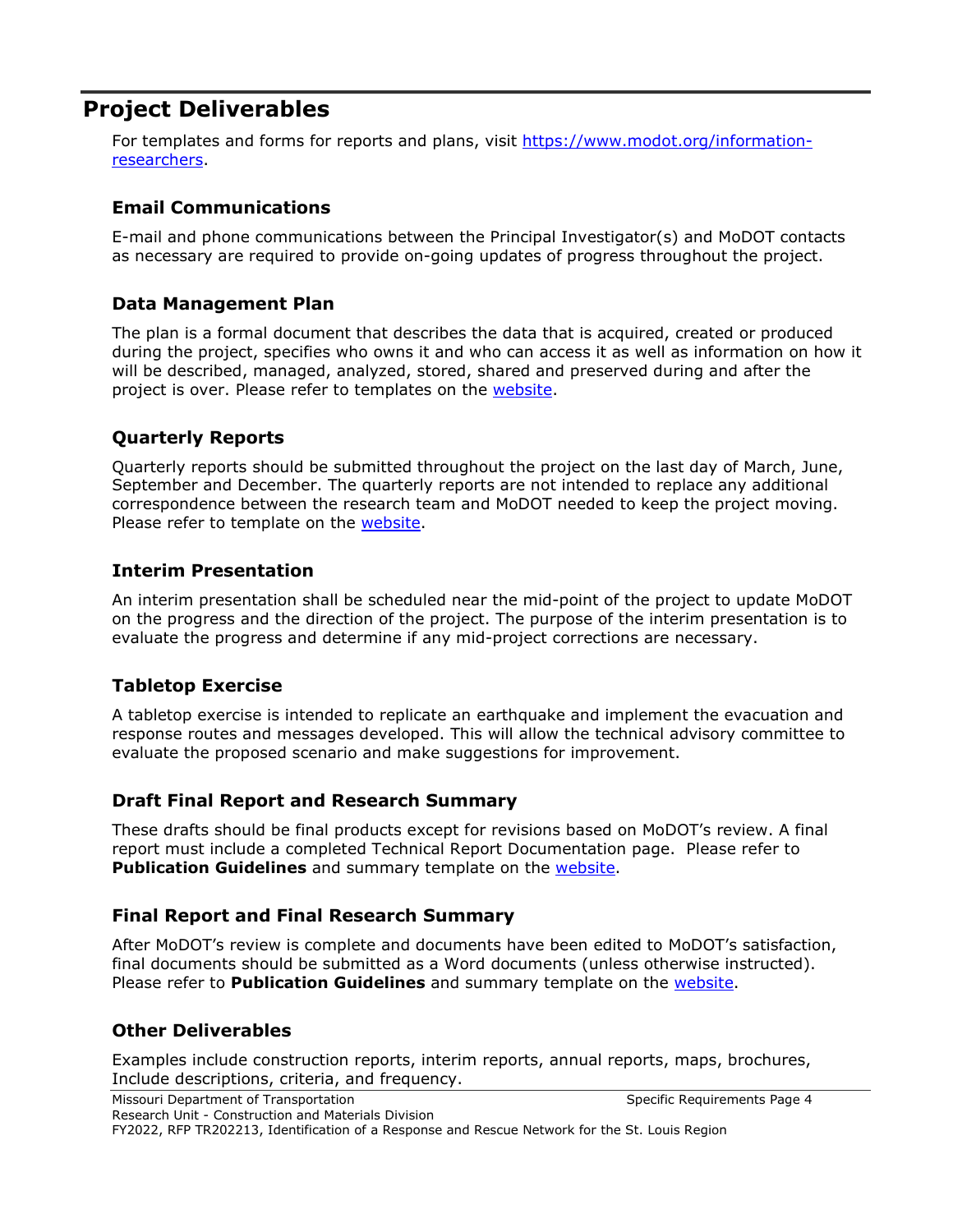#### **Final Presentation**

May be required. The Contractor will present the results, recommendations, and implementation ideas to MoDOT and other stakeholders. The Contractor will coordinate location, date, and meeting fees with MoDOT. For stakeholder and agency participants, any travel and lodging fees are to be covered by individual attendees or their firms. MoDOT and stakeholders will provide feedback to the Contractor, especially related to implementation.

### **Task-Specific Deliverables**

| <b>Task</b>    | <b>Deliverables</b>                                                                                                                                                                                            |
|----------------|----------------------------------------------------------------------------------------------------------------------------------------------------------------------------------------------------------------|
| 1              | Revised final work plan and kickoff minutes.                                                                                                                                                                   |
| $\overline{2}$ | None                                                                                                                                                                                                           |
| 3a             | List of roadways and structures compromised by an earthquake.<br>Provide maps identifying vulnerable populations impacted by an earthquake.<br>Propose type of traffic model to use for evacuation simulation. |
| 3b             | Create traffic model for evacuation simulation.                                                                                                                                                                |
| 4              | Perform tabletop exercises with stakeholders.                                                                                                                                                                  |
| 5              | Draft report and presentation.                                                                                                                                                                                 |
| 6              | Final report and presentation.                                                                                                                                                                                 |

# **Project Schedule**

The following is an estimate of the project timeline or information on key dates within the project, presuming the project starts **June 1, 2022**. Proposals need to include a work plan with a proposed timeline. For a sample of a work plan template, see link below. Changes to our estimated project timeline below will be considered, however, timeline extensions cannot be guaranteed. If the Contractor believes the project can be completed sooner, include a revised schedule with the proposal. The project timeline will be discussed and finalized during the kickoff meeting.

For report templates and forms, visit [https://www.modot.org/information-researchers.](https://www.modot.org/information-researchers)

| <b>Date</b> | <b>Milestone</b>                                                                                                                                                                          |
|-------------|-------------------------------------------------------------------------------------------------------------------------------------------------------------------------------------------|
| 6/10/2022   | A kickoff meeting with MoDOT will be scheduled to discuss project<br>requirements and deliverables. The dates of key milestones and<br>deliverables will be determined from this meeting. |
| 2/11/2024   | Tabletop exercises must be done by this date.                                                                                                                                             |
| 3/11/2024   | Interim presentation must be done by this date.                                                                                                                                           |

Missouri Department of Transportation Specific Requirements Page 5 Research Unit - Construction and Materials Division

FY2022, RFP TR202213, Identification of a Response and Rescue Network for the St. Louis Region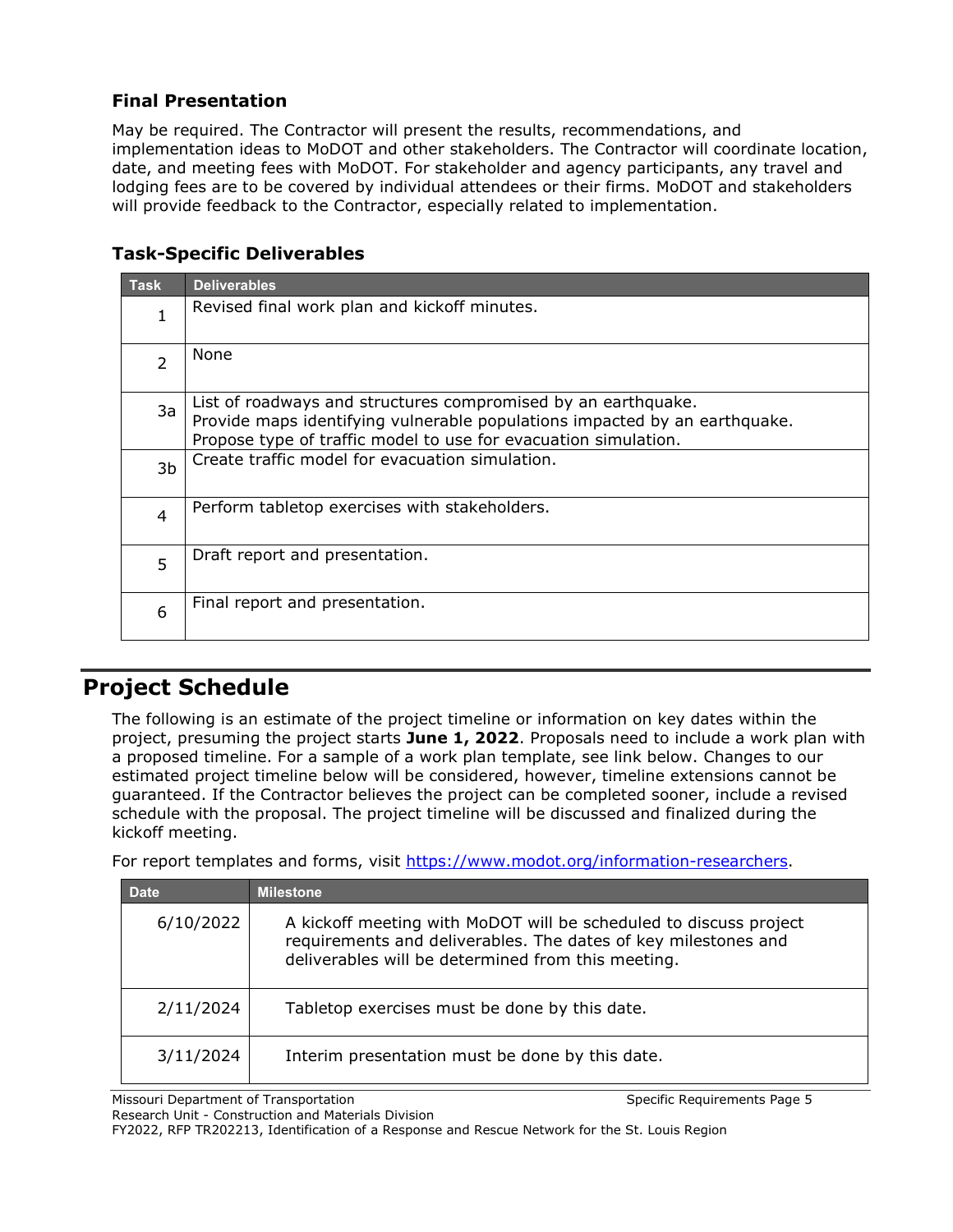| <b>Date</b> | <b>Milestone</b>                                                                                                                                                                                                                                         |
|-------------|----------------------------------------------------------------------------------------------------------------------------------------------------------------------------------------------------------------------------------------------------------|
| 3/11/2024   | Draft report, draft summary report, other deliverables are due. The draft<br>documents shall be submitted to MoDOT approximately two months<br>prior to the final report.                                                                                |
| 5/10/2024   | Final report, summary report, presentations, other deliverables are due.<br>The final documents shall be due approximately one month before the<br>end of the contract. This is to allow all billing to be completed prior to<br>the end of the project. |
| 6/10/2024   | Final invoice due.                                                                                                                                                                                                                                       |
| 6/10/2024   | Contract ends.                                                                                                                                                                                                                                           |

# **Special Notes**

Project budget is not to exceed **\$225,000**. A budget is not to be included in the proposal but will be required for the contract and must be within this limit. For a sample Budget template, report templates and forms, see [https://www.modot.org/information-researchers.](https://www.modot.org/information-researchers)

All questions, information, data and/or manual requests regarding any aspect of the RFP details or process for submissions should be submitted to *[MoDOTResearchRFP@modot.mo.gov](mailto:MoDOTResearchRFP@modot.mo.gov)* by the date and time listed in the "RFP Schedule" section of the RFP. This is the only acceptable method for contact regarding the RFP and contacting MoDOT employees via other methods is prohibited. Not adhering to this rule is cause for disqualification of the proposal.

### **RFP Requirements**

- "Contracting Documents" provide further details and links to the required forms. They are available at [https://www.modot.org/information-researchers.](https://www.modot.org/information-researchers)
	- o **Contractor's Project Experience**: The proposal must clearly identify the Contractor's experience in offering the services requested in this RFP during the past three (3) years. The description should include a list of the agencies which your organization has served during this time period or currently serves. Please highlight any work you have done with other state agencies or local governments.
	- o **Team Member Experience**: Please list all team members (including subcontractors) proposed to work on the project. Attach licenses, certifications and resumes for key personnel.
	- o **Contractor's Client References**: Proposals should indicate the name, title, and telephone number of at least three clients within the past three years.
- Proposals must be no more than [10] pages in length with a font size no less than 11 points. This length limit **does not include** the Proposal Submission Form, Contractor's Project Experience, Team Member Experience, Contractor's Client References and optional cover letter (if included, one page maximum).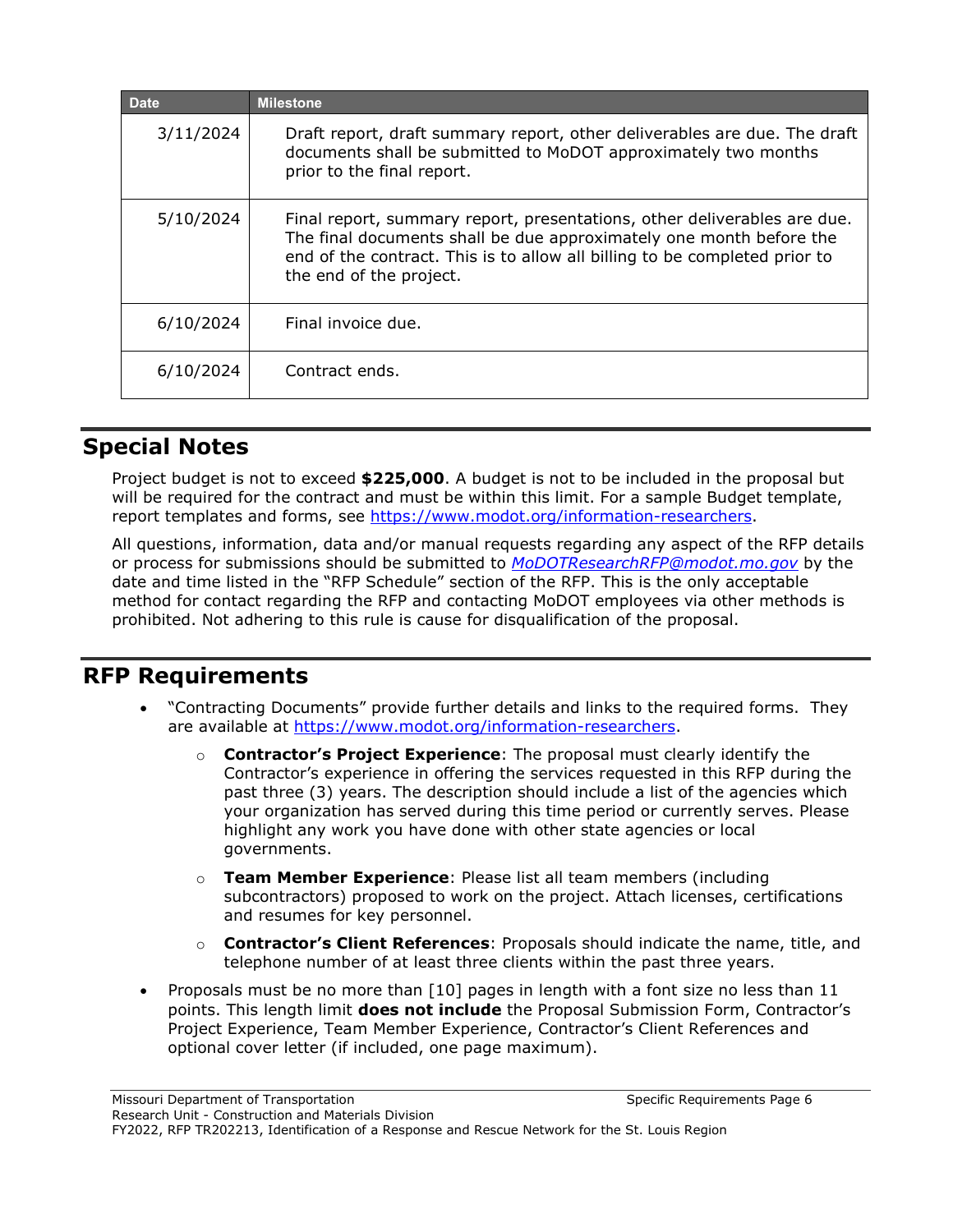- Proposals must be submitted as one combined PDF document. The submission should **only include the required documents** organized in the following order: 1) Proposal Submission Form; 2) Cover Letter (Optional; 1 page maximum); 3) Body of Proposal (including work plan and project schedule); 4) Contractor's Project Experience; 5) Team Member Experience; and 6) Contractor's Client References.
- The Contractor must respond to this RFP by submitting all the information required herein for its proposal to be evaluated and considered for award. Failure to submit all the required information shall be deemed sufficient cause for disqualification of a proposal from consideration.
- Proposals will be evaluated by an agency and stakeholder team with knowledge and backgrounds in relevant areas for this project. Selection of the successful Offeror will be based on the Contractor's demonstrated knowledge in the required areas, the merit of the proposed methods and approach in achieving the desired goals, the experience and qualifications of the team, the plan for ensuring implementation of results, and the adequacy and availability of team members to complete the work in a timely manner.
	- $\circ$  Correct proposal submission is one of the evaluation criteria. If submission instructions in this section are not followed, the **Offeror risks an automatic 10 point deduction (out of 100 total points)** when points are awarded during the Proposal Evaluation Process.

## **RFP Schedule**

This document constitutes an RFP from qualified organizations to conduct the TR202213, Identification of a Response and Rescue Network for the St. Louis Region study for the MHTC and Missouri Department of Transportation (MoDOT). MHTC reserves the right to reject any and all proposals for any reason whatsoever.

The following RFP Schedule of Events represents MoDOT's best estimate of the schedule that shall be followed. The time of day for the following events shall be between 7:30 am and 4:00 pm, Central Standard Time unless otherwise noted. MoDOT reserves the right at its sole discretion to expand this schedule, as it deems necessary, without any notification except for the deadline date for submitting a proposal. Time is of the essence for responding to the RFP within the submission deadlines.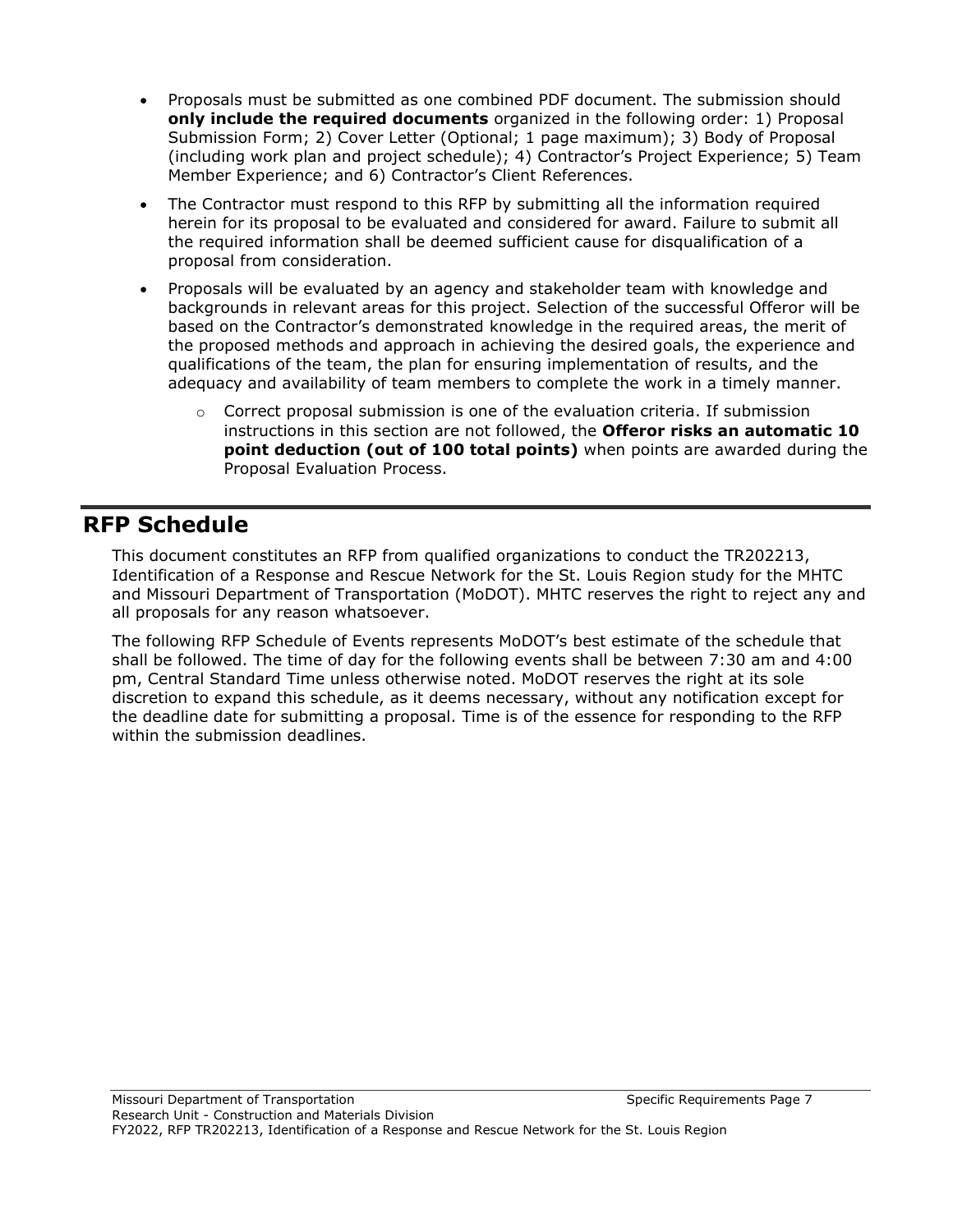The following timeline must be met for a proposal to be accepted.

| <b>Date</b>                     | <b>Action</b>                                                                                                                                                                                                                                                                                                                                                             |
|---------------------------------|---------------------------------------------------------------------------------------------------------------------------------------------------------------------------------------------------------------------------------------------------------------------------------------------------------------------------------------------------------------------------|
| 2/1/2022                        | MoDOT posts RFP to the website at https://www.modot.org/research-<br>requests-proposal                                                                                                                                                                                                                                                                                    |
| 2/15/2022<br>$4:00$ PM<br>(CST) | Written comments or questions must be submitted to<br>MoDOTResearchRFP@modot.mo.gov.<br>This is the only acceptable method for contact regarding the RFP and<br>contacting MoDOT employees via other methods is prohibited. Not<br>adhering to this rule is cause for disqualification of the proposal. This<br>includes all requests for information, data, and manuals. |
| 3/1/2022                        | MoDOT will post written responses publicly on the website at<br>https://www.modot.org/research-requests-proposal.                                                                                                                                                                                                                                                         |
| 3/22/2022<br>10:00 AM<br>(CST)  | Written proposals must be submitted to<br>MoDOTResearchRFP@modot.mo.gov. Do not consider your proposal<br>submitted until you receive notification of receipt. A notification should<br>be sent by noon of the same day.                                                                                                                                                  |
| 4/26/2022                       | MoDOT will notify submitters about project selection, or if needed<br>about interviews to finalize selection.                                                                                                                                                                                                                                                             |

# **Contracting Requirements**

The successful team will be required to complete additional documentation and enter into a contract such as a "Standard Research Agreement" or "Task Order." Applicants should be aware of these additional needs so contracting can proceed in a timely manner.

As part of the eAgreements process, MoDOT uses an electronic signature tool, DocuSign, for signing agreements electronically. All parties of the agreement must agree to sign electronically in order to utilize the electronic signature option. If your proposal is selected, you will be informed about how to obtain your credentials for electronic signatures (including how to become a MoDOT vendor if you are not already).

Standard contracts, forms, attachment templates and additional information are available from the website at [https://www.modot.org/information-researchers.](https://www.modot.org/information-researchers)